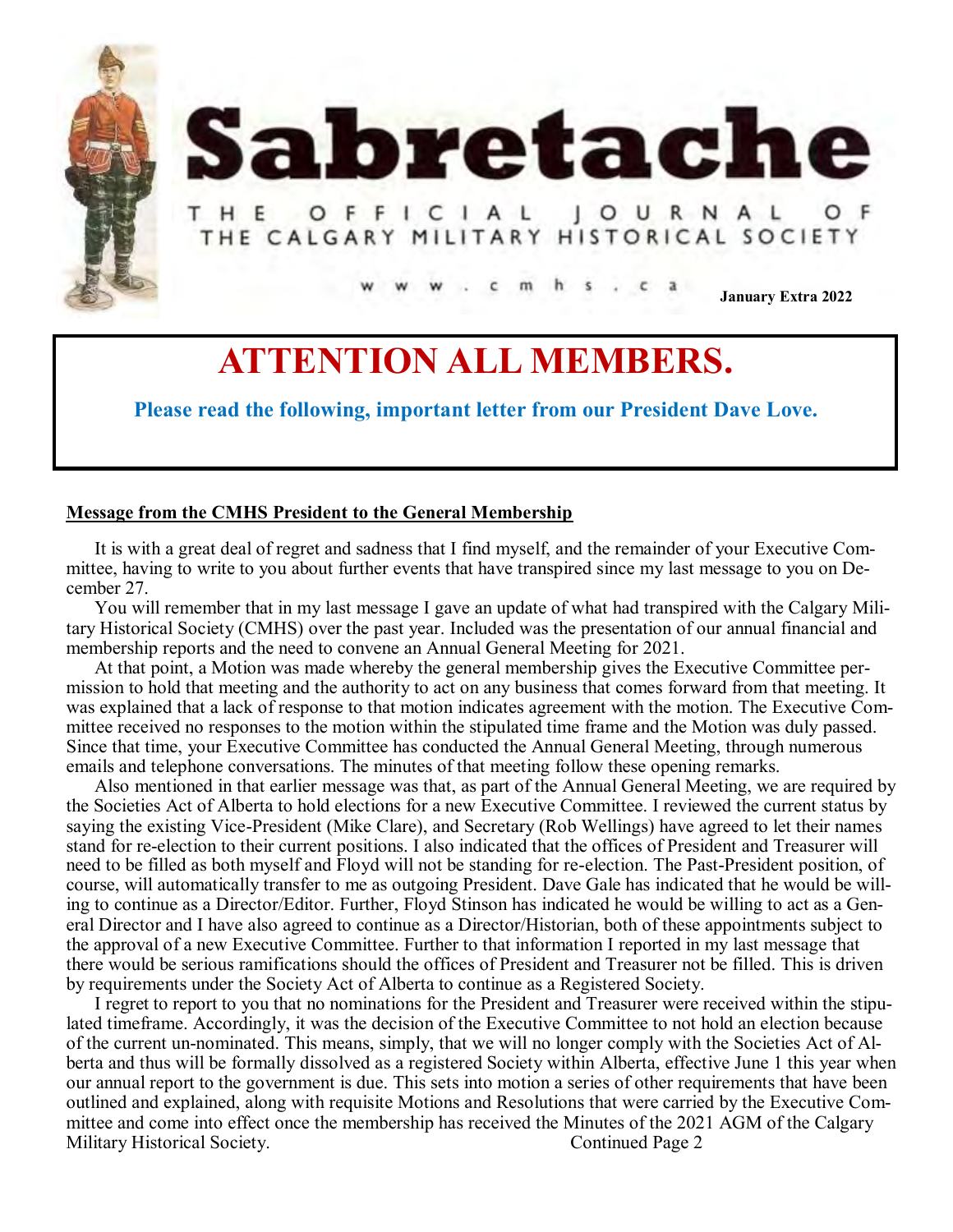# Again, those minutes follow these introductory remarks. **Bottom line – unless two members come forward before June 1 and indicate a willingness to stand for election as President and Treasurer, the Calgary Military Historical Society will cease to exist as a Registered Society as of June 1.**

Within the context of the minutes, I also shared some thoughts under the heading 'Moving Forward' suggesting alternative ways to continue our fellowship albeit in a different format. I leave that to each of you, as members of this organization, to consider and decide how you would like to see things continue or not continue. I will not take an active role in any undertaking of this nature however I will be available to act, to a degree, as a facilitator for correspondence between members as well as an advisor should any member(s) wish to utilize my experience.

In giving this situation further thought and in discussions with the remainder of the Executive Committee, we all recognize that this situation has been many years in coming, but coming it has. For at least the past 10 years, it has become increasingly difficult to get a greater active involvement by the general membership in the affairs of this Society. Every year we have had to work harder to find new blood for the Executive Committee or any other commitment other than meeting attendance. There has been an increase in apathy shown by much of the membership with the result that for several years, the active work and governing of this Society has been mostly handled by the same small segment of members. It is my experience backed up by proof/results that in any organization, this series of events usually results in that organization folding.

Again, I must emphasize that this is not a pleasant thing for me to have to deal with. I did a rough accounting and realize that I have been an active member of the CMHS and its precedent, the Calgary Military Collectors' Club for at least 40 years and possibly as long as 50 years (with the passage of time, dates become murky LOL). My association with this organization has been a focal point in my life and I count many of my best friends from within its ranks. This turn of events greatly saddens me. I will continue to be active to a degree if the organization survives but I have no interest in holding office other than, as I mentioned, a Director/ Historian and Past-President which is automatic. Please, I implore all of you to carefully review the Minutes and explanations accompanying below and decide on your own course. If you choose not to take a more active role, i.e. stand for office as mentioned, that is certainly your right and I will respect and defend you on that, but I also remind everyone that anything worthwhile takes commitment and some effort to keep it vital and in existence. Take care.

Dave (dlove@davincibb.net)

# **Minutes from the 2021 Annual General Meeting of the Calgary Military Historical Society, Virtually and by telephone conversations, held 12 January, 2022.**

## **MOTION (as presented within the 27 December 2021 President's Message to the general membership):**

Moved by Dave Love, seconded by Floyd Stinson, that the membership of the Calgary Military Historical Society authorize the current Executive Committee to conduct a virtual Annual General Meeting on behalf of the membership at large. This authorization includes giving the Executive Committee authority to vote on any matters or motions, that come before them from the membership at large as well as to carry out the election of the Executive Committee and declaration of said results.

## **MOTION CARRIED (approved by absence of any exceptions by the General Membership)**

- 1. Meeting was called to order on 12 January at 6:30pm
- 2. A quorum of the Executive Committee was declared to virtually exist for the meeting by David Love,
- as President/Meeting Chairman
- 3. Rob Wellings was appointed as Secretary for the meeting
- 4. The Maurice Harvey Award it was decided by the Executive that the Maurice Harvey Award would not be given for the 2020-2021 year.
- 5. Reports
- **A)** Financial:
	- **MOTION**

Moved by Floyd Stinson, seconded by Rob Wellings, that the annual Financial Report of the Calgary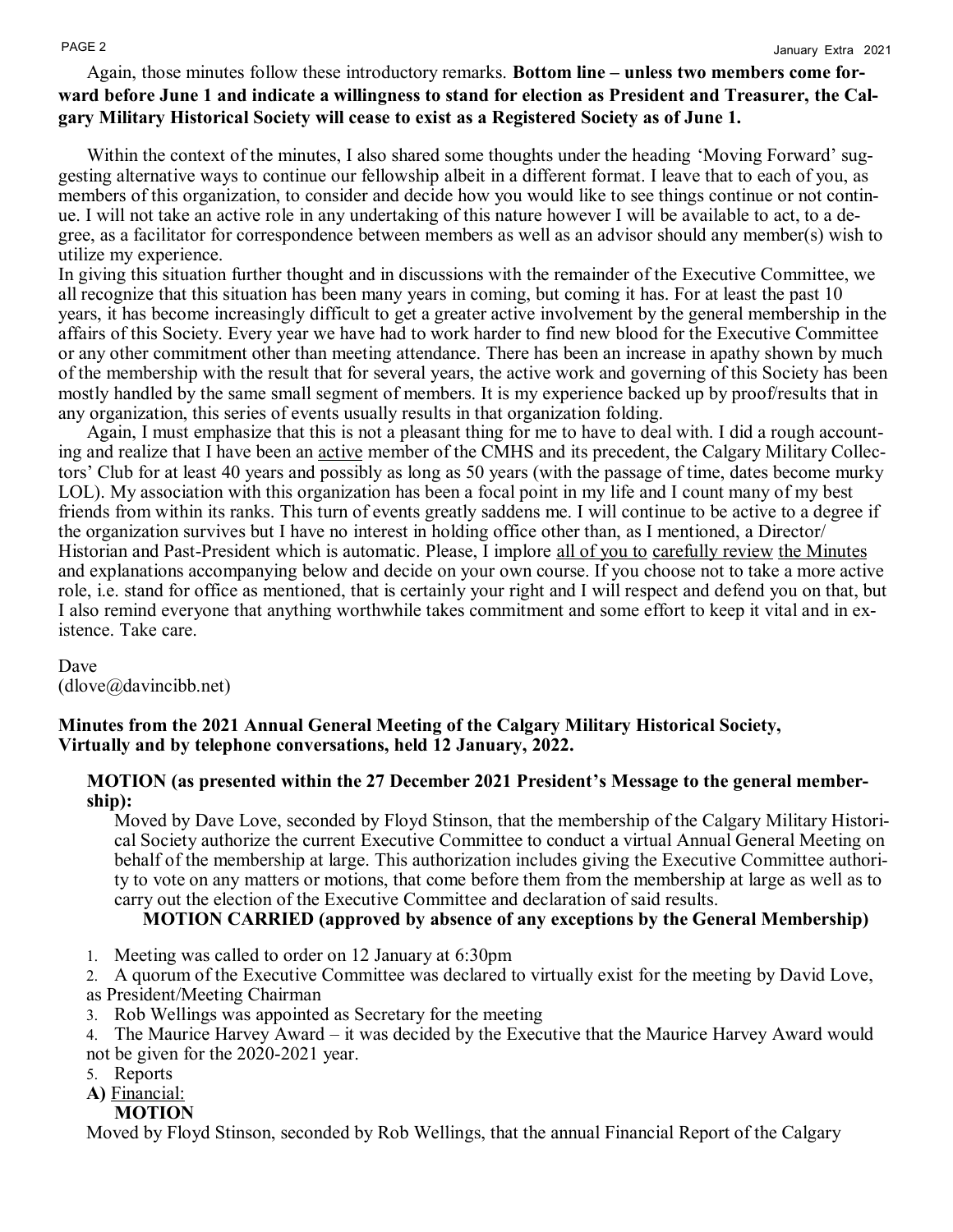Military Historical Society be approved, as presented within the 27 December 2021 President's Message to the general membership

# **MOTION CARRIED (approved by absence of any exceptions by the General Membership)**

**B)** Membership: previously presented for information within the 27 December 2021 President's Message to the Membership

**C)** President's Report: previously presented for information and/or approval within the 27 December 2021 President's Message to the Membership

**D)** Historian's Report: Dave Love reported that while queries from the general public were noticeably reduced over the past year, undoubtedly due to the Covid pandemic, several requests were received and addressed throughout the year. In most cases, Dave (with help from other members when applicable), was able to supply the information asked for.

6. Election of Officers to the Executive – it was decided by the Executive Committee that no election would be held due to the lack of nominations for the positions of President and Treasurer. Given the importance of these positions needing to be filled as per the Societies Act of Alberta, it was felt that an election under these circumstances would not be totally valid. By point of information, as it stood going into the Annual General Meeting, we had nominations for Vice-President and Secretary, the position of Past President would be automatically assumed by Dave Love as the outgoing President and we had three individuals who expressed interest in being appointed as Directors (Editor, Historian and a General Director). one for the position of Historian and the other , a general Director. In making this decision, it was understood by the Executive Committee that there are significance ramifications regarding the continuing existence of the Calgary Military Historical Society as a registered Society. See further discussion and decisions under "8. Other Business" below.

7. Annual Dues for the 2021-2022 year – Earlier in 2021, the Executive Committee approved a second rollover of dues for the 2021-2022 year

8. Other Business

A) Dissolution of the Calgary Military Historical Society:

**RESOLUTION FROM THE EXECUTIVE COMMITTEE**

Be it resolved that the Calgary Military Historical Society be dissolved as a Registered Society within the Province of Alberta due to the inability of the Society to elect a President and a Treasurer. **RESOLUTION CARRIED**

As rationale for this decision, as the Executive Committee understands it, The Societies Act of Alberta stipulates that all organizations that are Registered Societies within Alberta must have, as a minimum, a President, a Secretary and a Treasurer. And that should vacancies exist for any or all of these positions following an organization's Annual General Meeting, that organization will be considered to be dissolved as a Registered Society, effective the next due date for that organization's annual report to the Government (in this case June 2022).

The Executive has had lengthy and iterative virtual/telephone discussions on this issue given that no nominations were received for election to the positions of President and Treasurer. The Executive Committee agreed that dissolution appears to be the obvious consequence. It should be noted that within the Constitution of the Calgary Military Historical Society, there is a clause that dictates how normal dissolution would occur. This clause, however, deals with how to dissolve the Society if the membership requests it. However, it is again the understanding of the Executive Committee that the instructions within this clause do not apply to this situation. Rather, the stipulations in the Societies Act of Alberta with respect to required Society officers supersedes the CMHS Constitution dissolution clause.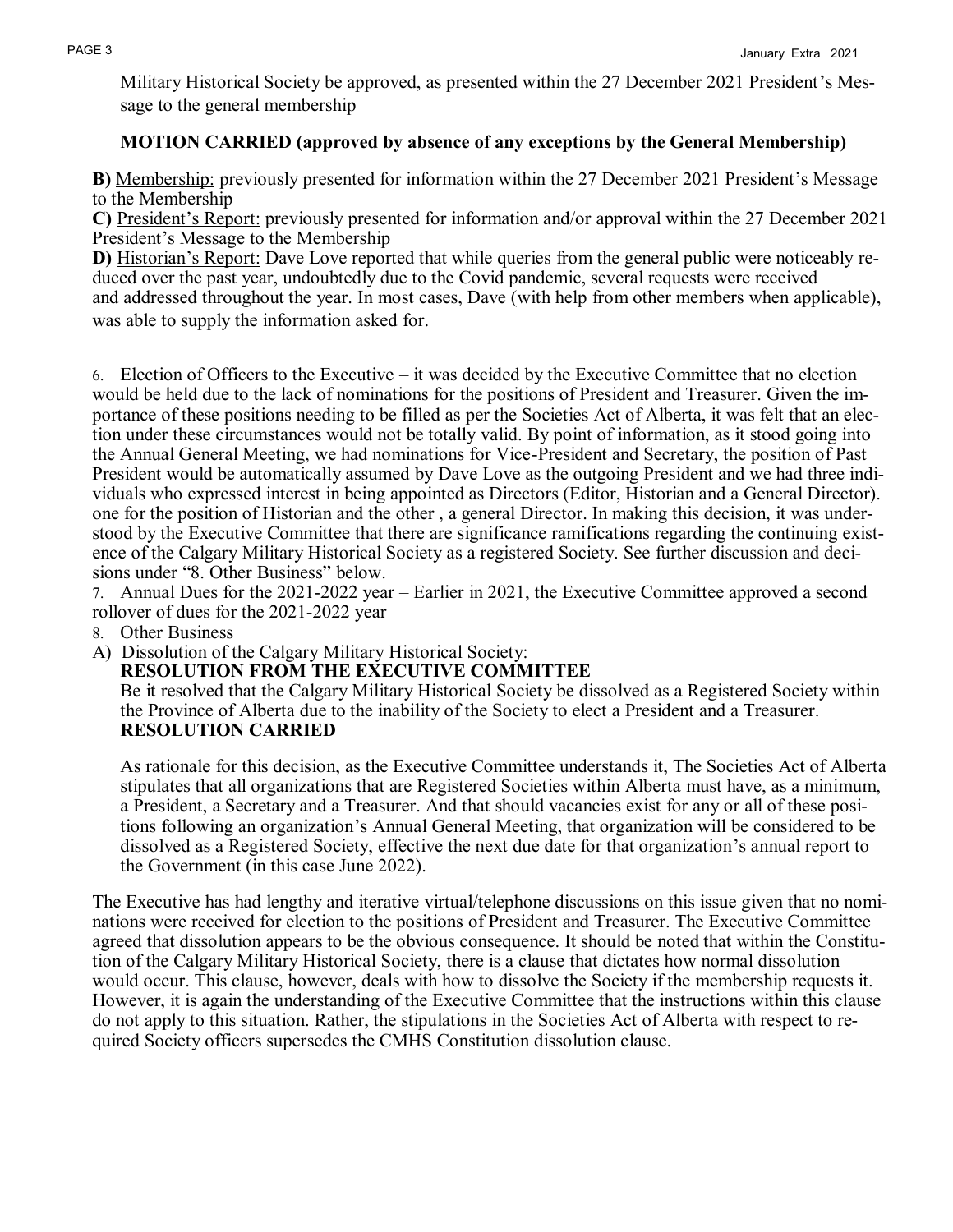Having said the above, it should be pointed out this organization can still continue in some other format, such as this organization was many years ago when it was the 'Calgary Military Collectors' Club'. It just cannot be a Registered Society and cannot conduct business under that category. It could continue informally but under a different name. There would be no formal stipulations or requirements regarding how it would be organized and how it would be governed. It should be pointed out, though, as a new organization, the current Executive Committee of the CMHS is under no obligation nor responsibility to continue in their former duties and responsibilities.

B) Disposition of the Property of the Calgary Military Historical Society.

# **RESOLUTION FROM THE EXECUTIVE COMMITTEE**

Be it Resolved that the Property of the Calgary Military Historical Society be disposed of and realized by the Society Trustees, consistent with the stipulations and instructions of the Societies Act of Alberta and Federal Government provisions relating to non-profit organizations. **RESOLUTION CARRIED**

Again, as rationale for this decision, as per the Societies Act of Alberta, once a Registered Society has been dissolved, the Property of the organization must also be realized (i.e. disposed of and/or dispersed). As defined by the Constitution of the Calgary Military Historical Society and the Societies Act of the Province of Alberta, a Registered Society's property is formally vested and controlled by three Trustees who shall be the holders for the time being of the Offices of President, Secretary and Treasurer. Further, the Trustees, at their discretion, shall dispose of the property consistent with the objectives of the Society and for the benefit of the Members of the Society. The Property is defined by the Societies Act of Alberta to include all financial, physical and intellectual assets. Electronic assets such as a webpage or a facebook page are a little more complicated because they are controlled by two appointed members in good standing, but again, the CMHS Constitution deals with this. There is also an understanding within the Societies Act that indicates that the Property, especially financial, cannot be distributed to Members of the Society for personal material gain. In other word's we cannot 'pay' ourselves.

No firm decisions have been made on this subject as yet. That will be the responsibility of the three Trustees. However in discussions between Executive Committee members, several ideas were raised for consideration by members of the Executive Committee. There was unanimous agreement that, because the Property of the Calgary Military Historical Society is overwhelmingly financial, a donation(s) should be made to another nonprofit organization having similar objectives to our Society. The Executive Committee further agreed that the Trustees should consider organizations who 1) promote and foster general interest in military heritage and traditions and, 2) promote study and research of military history and related subjects. Such an organization that could be considered is the Vimy Foundation, as one example. Such donation(s) may be in the form of sponsoring a scholarship or educational program in the Society's name for young students. The Executive Committee also felt the disposition of Society Property would not be finalized and executed until the Society was formally dissolved in June. Up until that point, only preparations would be put in place. At that point, the Trustees would report back to the general membership.

# **MOTION**

Moved by Alan Ross, Seconded by Mike Clare, that David Love, Floyd Stinson and Rob Wellings be appointed as Trustees of the Calgary Military Historical, term to be effective from the date of the 2021 Annual General Meeting until formal dissolution of the Calgary Military Historical Society be complete.

# **MOTION CARRIED**

# **MOTION**

Moved by Dave Love, seconded by Mike Clare, that Floyd Stinson and Susan Elve continue as signing officers for the Calgary Military Historical Society, term to be effective from the date of the 2021 Annual General Meeting until formal dissolution of the Calgary Military Historical Society is complete. **MOTION CARRIED**